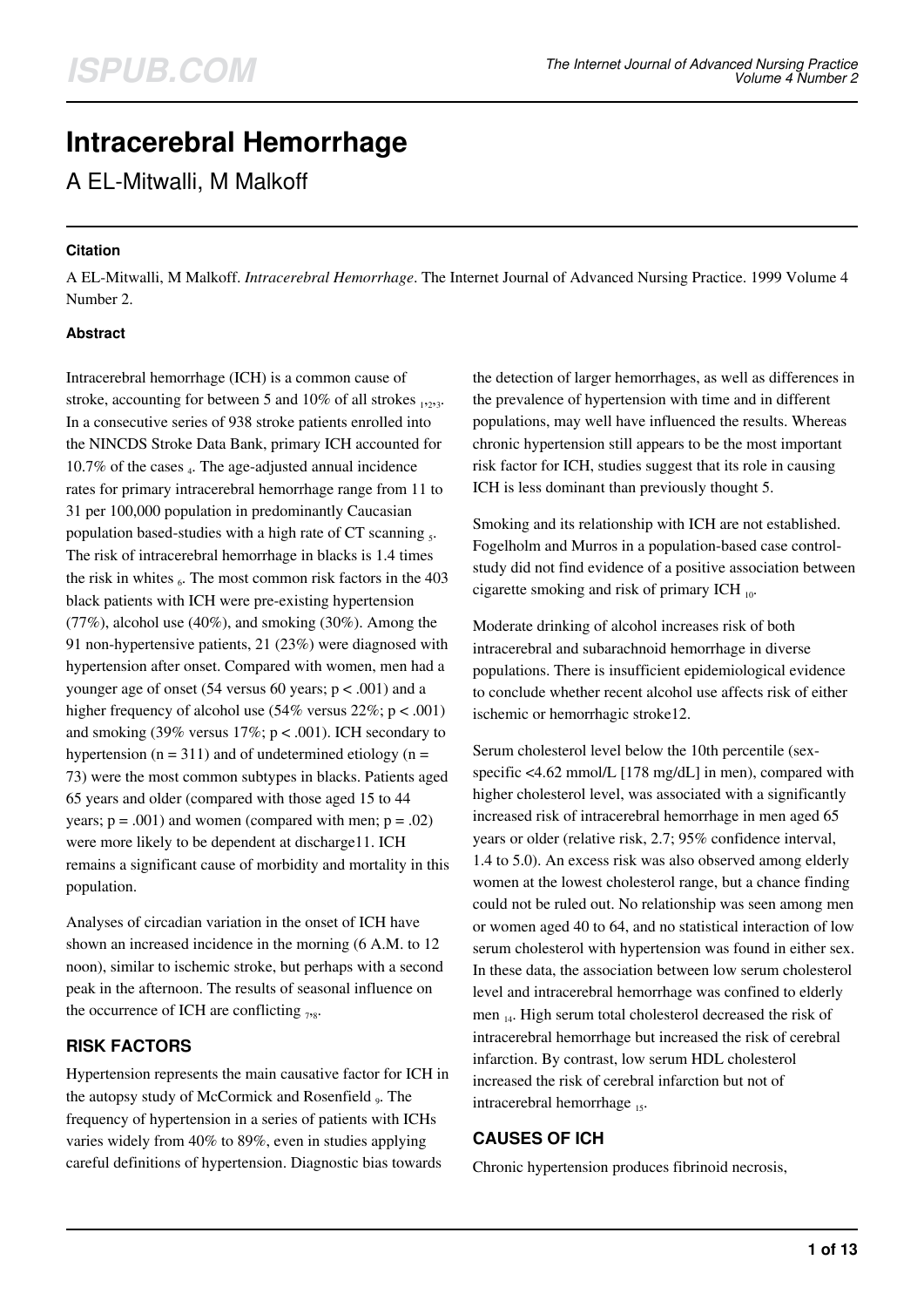lipohyalinosis, and medial degeneration, which make the vessels susceptible to rupture. ICH that originates in the putamen, thalamus, pons or cerebellum is most likely linked with hypertension. ICH at these sites are often referred to as "hypertensive ICH" even in patients in whom the pre-stroke blood pressure level is unknown. However as mentioned above, recent studies suggest that the role of hypertension in causing ICH is less obvious than previously thought 5. The role of microaneurysms in causing ICH is debatable, indirect support for their role was provided by the anatomic distribution to sites preferentially affected by ICH in hypertensive patients <sub>16</sub>. However, microaneurysms were not documented at the actual sites of arterial rupture in Fisher's serial section studies of hypertensive ICHs  $_{17}$ .

# **TABLE 1: CAUSES OF ICH**

Chronic hypertension

Cerebral amyloid angiopathy (CAA)

Acute changes in blood pressure and blood flow

Vascular malformations

Intracranial aneurysm

Bleeding diathesis

Sympathicomimetic agents and illegal drug abuse

Infectous vasculitis

Noninfectious vasculitis

Intracranial neoplasm

Moyamoya disease

Head trauma

Venous thrombosis

Cerebral endometriosis

Silastic dural substitute

Idiopathic hypereosinophilic syndrome

Zieve syndrome

Hemodialysis

Ventriculoperitoneal shunt

Ref 5 (p 1448)

Cerebral amyloid angiopathy (CAA) is characterized by deposition of amyloid in small and medium-sized arteries of the cortex an leptomeninges which is confined to the cerebral vessels only and it increases steadily with age. Lobar ICH, often recurrent, is the main consequence of CAA, and one of the most common causes of ICH in persons 70 years and older 18. Sequential pathogenic events leading to hemorrhage are: (1) damage of the media and adventitia due to severe amyloid deposition results in dilatation of the cortical arteries, (2) the vascular dilatation progresses and is accompanied by thickening of the intima and disruption of the media and adventitia (microaneurysm formation), (3) plasma components invade the vascular wall (fibrinoid necrosis), and (4) finally, hemorrhage develops  $_{19}$ .

Abrupt, dramatic increase in blood pressure in normotensive patients has been documented to precipitate ICH. Their autoregulatory functions have not adjusted to high blood pressure in contrast to chronically hypertensive patients 5.

Arteriovenous malformations (AVMs) are important causes of non-hypertensive ICH, and tend to occur in relatively young patients20. Intracranial aneurysms characteristically cause subarachnoid hemorrhage, but may also bleed into the adjacent brain parenchyma and cause ICHs. Halpin et al 21 however, found that among ICH patients thought to have underlying lesions, 13% of hypertensive patients, 31% of patients with hematoma involving the basal ganglia, and 18% of those with posterior fossa ICHs all had underlying aneurysm or angiomas.

ICH is the most common and least treatable neurological complication of oral anticoagulants (OACs) in the elderly  $_{22}$ . The onset of unusual headache, nausea, vomiting, confusion, ataxia, or dizziness in elderly patients receiving OACs warrants an urgent search for ICH. In patients taking OACs, approximately 40% of strokes are ICHs. Importantly, in OAC-associated ICH the bleeding evolves slowly, for 24 hours or more, in perhaps half of the patients. This is in contrast to spontaneous ICH in patients who are not anticoagulated, in whom the duration of bleeding is usually brief (approximately 10% show progressive enlargement in the first 24 hours)  $_{23}$ . The mechanism(s) by which OACs accentuate the rate of ICH is unclear. It seems unlikely, given current concepts, that OACs induce vascular injury or inhibit vascular repair processes, leading to brain hemorrhage. OACs (and other antithrombotic agents) may cause spontaneous subclinical brain hemorrhages to grow to clinical importance. Small collections of hemosiderin are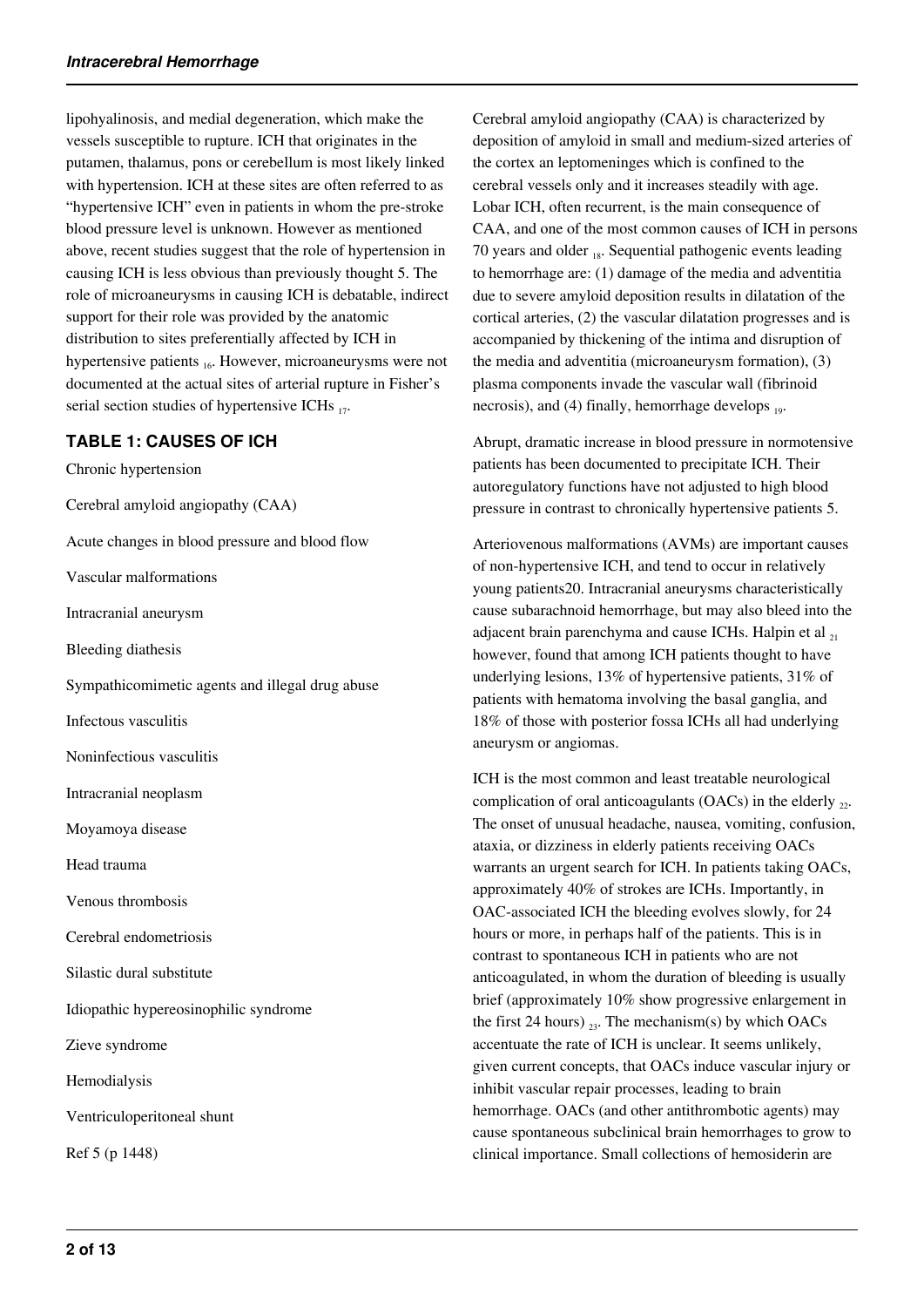often found in elderly hypertensive patients at postmortem in relation to degenerative small-vessel vasculopathies  $_{24,25}$ . Ideal candidates for OACs are patients with a high rate of ischemic stroke that can be substantially reduced by OACs. These patients should also be at low risk for development of traumatic ICH (falls, trauma). Unfortunately, risk factors for ischemic stroke and ICH overlap in many patients (e.g., advanced age, hypertension, prior stroke). Patients who are elderly (aged >70 years) with hypertension have an inherent risk for ICH that is multiplied by OACs to absolute rates approaching 1%/y. Lowering the target intensity (INR, 1.5 to 2.5) may be sensible for patients at high risk for ICH, although the efficacy of this range has not been established for stroke prevention and characterization of patients at high risk for ICH is incomplete. Whether and how lower intensities of anticoagulation (INR, <2.5), with or without aspirin, will shift the risk/benefit equation for stroke prevention is not presently clear and of obvious clinical importance23. ICH during heparin treatment is even less common. The risk factors for ICH during heparin treatment for acute cerebral infarction are large infarct size and uncontrolled hypertension.

Another common clinical problem is ICH in a patient with an indication for anticoagulation. Bertram et al  $_{26}$  reported 15 patients with ICH that occurred under anticoagulation with phenprocoumon, with an international normalized ratio (INR) of 2.5-6.5 on admission. Absolute indications for anticoagulation were double, mitral, or aortic valve replacement, combined mitral valve failure with atrial fibrillation and atrial enlargement, internal carotid arteryjugular vein graft, frequently recurring deep vein thrombosis with risk of pulmonary embolism, and severe nontreatable ischemic heart disease. As soon as the diagnosis of ICH was established, INR normalization was attempted in all patients by administration of prothrombin complex, fresh frozen plasma, or vitamin K. After giving phenprocoumon antagonists (and neurosurgical therapy in four patients) heparin administration was started. Nine patients received full-dose intravenous and six low-dose subcutaneous heparin. The following observations were made: all patients with effective, full-dose heparin treatment with a 1.5- to 2fold elevation in partial thromboplastin time after normalization of the INR were discharged without complication; three of four patients with only incomplete correction of the INR  $(> 1.35)$  experienced relevant rebleeding within 3 days (all patients with an INR higher than 1.5), two of whom were on full-dose heparin; three of seven patients with normalized INR and without significant

PTT elevation developed severe cerebral embolism. Although this is based on a retrospective analysis, they support treatment with intravenous heparin (partial thromboplastin time 1.5-2 times baseline value) after normalization of the INR in patients with an ICH and an urgent need for anticoagulation.

Thrombolysis in acute ischemic stroke increases the risk of severe, life-threatening hemorrhagic complications by up to 10 times compared to controls. In experimental focal cerebral ischemia a significant loss of basal lamina components of the cerebral microvessels has been demonstrated. This loss in vessel wall integrity is associated with the development of petechial hemorrhage. The mechanisms for this microvascular damage may include plasmin-generated laminin degradation, matrix metalloproteinases activation, transmigration of leukocytes through the vessel wall, and other processes. Attenuation of the microvascular integrity loss with subsequent reduction in hemorrhage is theoretically possible by 1) an improvement in the definition of an individual time window of therapy (by means of imaging techniques), 2) a biochemical quantification of the basal lamina damage to avoid dangerous interventions, and 3) pharmacological strategies to protect the basal lamina during thrombolysis  $_{27}$ . In a multiple logistic regression analysis based on data from several trials, four variables appeared to be predictive of ICH risk: advanced age (>65 years), low body weight (<70 kg), hypertension (systolic > 170 mmHg and/or diastolic > 95 mmHg), and alteplase (rt-PA) regimen. $_{28}$ .

ICHs during treatment with acetylsalicylic acid ASA are less common than gastrointestinal bleeding, but are of special concern because they carry a much higher mortality. Although it appears to double the risk of hemorrhagic stroke, the risk is still small and outweighed by the reduction in ischemic strokes, at least in secondary prevention trials 5.

Sympathomimetics: amphetamines, pseudoephedrine, phenylpropranolamine (contained in many over-the-counter nasal decongestants and appetite suppressors), and cocaine (especially in its precipitate form known as crack) can induce ICH. Classically, the hemorrhage is lobar and occurs in a younger person. Development of ICH is associated with transiently elevated blood pressure in about 50% of cases, occurring in proximity (several hours) to recent drug use (whether first- time use or established pattern of drug use/abuse). Another supposed mechanism is hypersensitivity or direct toxic effect of the drug on cerebral blood vessels giving an arteritis-like vascular change characterized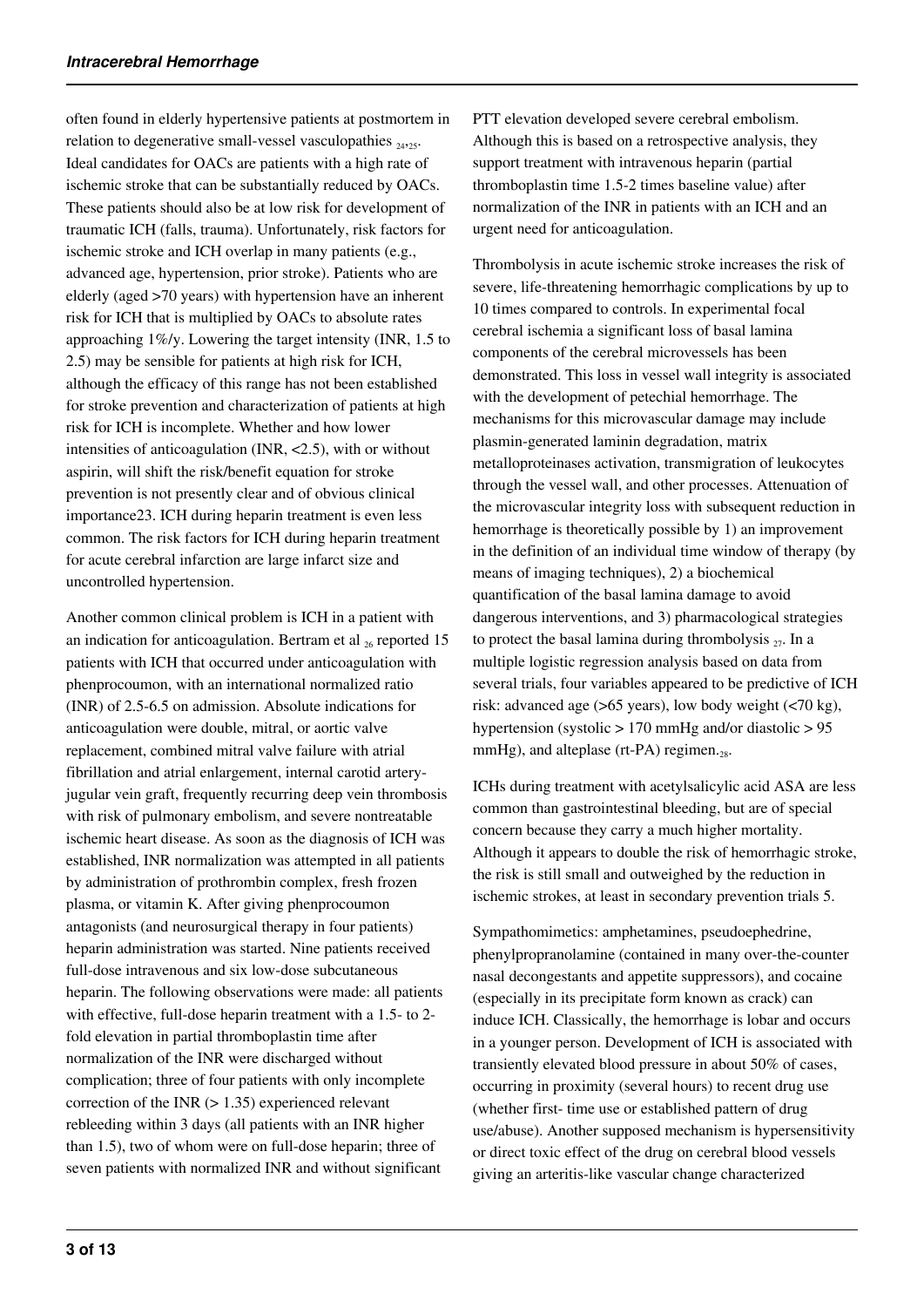angiographically by beading that is reversible by discontinuation of the drug abuse and use of steroids  $_{29,30}$ .

Bleeding into brain tumors is rare (5% to 6% in autopsybased study) with the exception of pituitary adenomas, which may bleed in  $16\%$  of cases  $_{31}$ . Glioblastoma multiforma is an example of primary malignant tumor, while the metastatic melanoma, choriocarcinoma, renal cell, and bronchogenic carcinoma all may cause ICH. Features suggesting ICH in brain tumor are; fundoscopic presence of papillaedema, CT findings of multiple metastatic lesions, large areas of edema surrounding the hematoma, postcontrast ring-like high-density area at the periphery of the hematoma, and atypical location of ICH. These findings need to be confirmed by MRI, MRA, angiography, and /or biopsy for further management.

# **CLINICAL PRESENTATION**

Stroke as a sudden, non-conclusive, focal neurologic deficit is not difficult to diagnose but it is not easy to diagnose or to treat a stroke patient depending only on the clinical diagnosis. Before CT scan, there were many patients diagnosed clinically as ICH but were found to have infarction on autopsy.

# **GENERAL CLINICAL MANIFESTATIONS**

ICH occurs characteristically during activity (rarely during sleep). It has been given its own name "apoplexy". The prototype is an obese, plethoric, hypertensive, male who, "while sane and sound, fall senseless to the groundimpervious to shouts, shaking, and pinching-, breathes stentorously, and dies in a few hours" 1.

Manifestations of increased intra-cranial pressure (ICP) in a Mohr  $_{32}$  study show headache is reported in about 36% and vomiting in about 44% of patients alert enough to report the symptoms. Although the absence of headache or vomiting does not rule out the diagnosis of ICH, presence of these symptoms is in favor of ICH or SAH as it is reported in less than 10% of occlusive strokes. Seizures are uncommon at the onset in 7% of cases but are found in 32% of lobar hemorrhages.

Hypertension is frequent (91% of cases) 32 and correlates with other physical signs indicative of hypertension such as left ventricular hypertrophy, and hypertensive retinopathy. The presence of subhyaloid hemorrhage is virtually diagnostic of SAH (ruptured aneurysm).

# **TOPOGRAPHIC LOCALIZATION OF ICH ON CLINICAL EXAMINATION (SEE PICTURES 1-5): PUTAMINAL HEMORRHAGE**

The most common form of ICH is the putaminal hemorrhage. The classical presentation is described by the massive hemorrhages, with rapidly evolving unilateral weakness accompanied by sensory, visual, and behavioral changes. Headache (depends on the patient's conscious level to complain of it) and vomiting are common within few hours from onset. Although the onset is abrupt, there is often a gradual worsening of both focal deficit and the level of consciousness in the following minutes or hours. In a fully developed syndrome, the neurological examination shows a dense flaccid hemiplegia with a hemisensory syndrome, homonymous hemianopia, conjugate deviation of the eyes toward the side of the lesion, and global aphasia in the dominant hemisphere hematomas, or hemi-inattention in non-dominant lesions. In the smallest putaminal hematomas the patient is alert with hemiparesis, contralateral hemisensory deficit, and has normal gaze. The full picture of the large hematomas can occur even when the hematoma remains small with lateral extension (in dominant hemisphere causing aphasia and hemi-inattention in the nondominant hemisphere). Prominent inattention and neglect syndromes are seen in cases of vertical extension of the putaminal hematomas in nondominant hemisphere  $_{33,34}$ .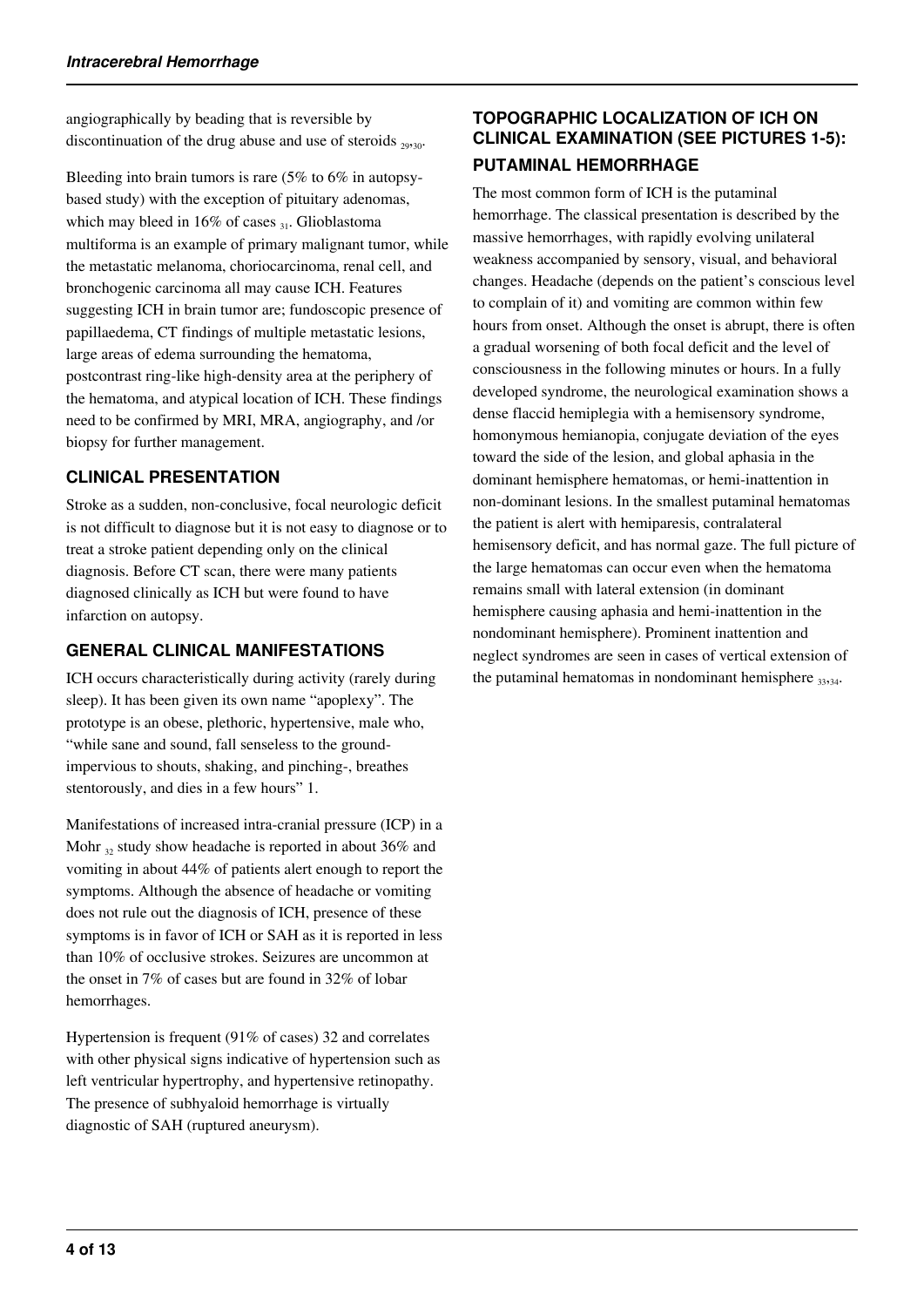#### **Figure 1**

Picture 1. A putaminal/intraventricular hemorrhage- this is post-TPA, but one can not tell this from the appearance alone.



### **Figure 2**

Picture 2. Note the symmetric calcifications without mass effect



# **CAUDATE HEMORRHAGE**

Caudate hemorrhage represents approximately 5 to 7% of cases of ICH. Clinical findings include gaze preference towards the side of the lesion, contralateral hemiparesis sometimes accompanied by transient hemisensory syndrome. Other findings include neck stiffness, disorientation and confusion occasionally accompanied by a prominent shortterm memory defect. Headache, nausea, vomiting and neck stiffness regularly accompany caudate hemorrhage but are less common manifestations in putaminal hemorrhage. Disorder of language and neglect are not seen in hemorrhages confined to the caudate. As a result of extension into the frontal horn of the ipsilateral ventricle, approximately 75% of cases have been present with mild to moderate hydrocephalus of the body and temporal horns of the lateral ventricle  $_{35}$ .

# **THALAMIC HEMORRHAGE**

Thalamic hemorrhage accounts for 10 to 15% of parenchymal hemorrhage. A typical presentation features a rapid onset of unilateral sensorimotor deficit, and vomiting, but low frequency of headache. The physical findings include hemiparesis or hemiplegia in nearly all cases, virtually all of them with an associated decrease or loss of all sensory modalities over the contralateral limbs, face, and trunk. The severity and distribution of the motor and sensory symptoms are similar to those of putaminal hemorrhage, therefore not serving as useful differential points  $_{36}$ . Kumral et al  $37$  prospectively studied 100 patients with thalamic hemorrhage; all patients with posterolateral thalamic hemorrhage had severe sensorimotor deficit. Neuropsychological disturbances in patients with posterolateral thalamic hemorrhage were prominent, with primarily transcortical aphasia in those with left-sided lesions and hemineglect and anosognosia in those with rightsided lesions. Several variants of vertical gaze dysfunction skew ocular deviation, gaze preference toward the site of the lesion, and miotic pupils were frequent in posterolateral thalamic hemorrhage, particularly in large lesions. Patients with small and large anterolateral thalamic hemorrhage were characterized by severe motor and sensory deficits; language and oculomotor disturbances were also observed, although less frequently than in posterolateral hemorrhage. Sensorimotor deficits were observed in patients with medial thalamic hemorrhage (moderate in small hemorrhages and severe in large hemorrhages because of involvement of the adjacent internal capsule). Language disturbances in patients with left-sided lesions and neglect in patients with rightsided lesions were seen only in large medial thalamic hemorrhage. Dorsal thalamic hemorrhage was rare and characterized by mild and transient sensorimotor disturbances. Among patients with dorsal thalamic hemorrhages, only those with large lesions had oculomotor and neuropsychological disturbance.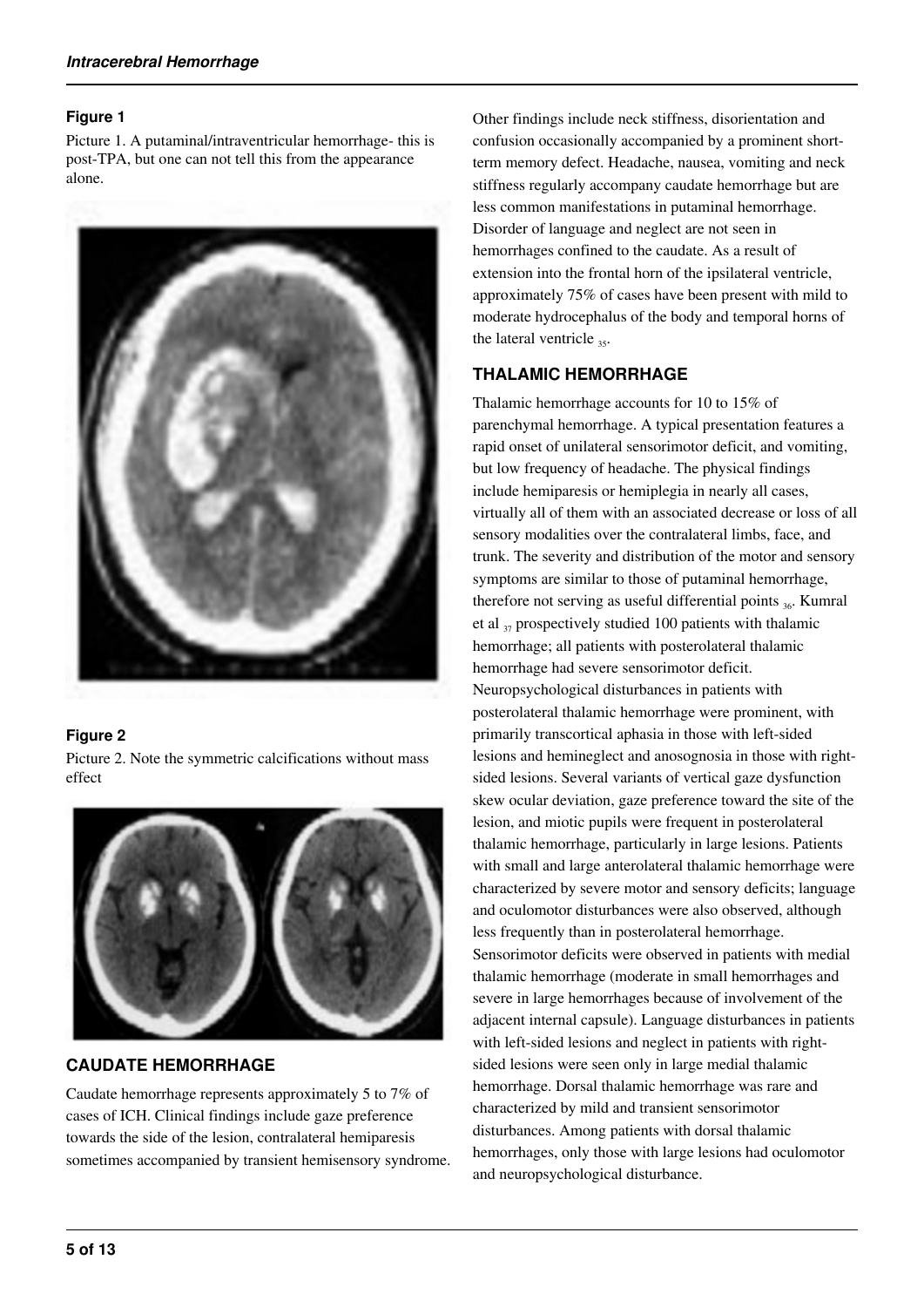## **Figure 3**

Picture 3. Typical small thalamic bleed



# **LOBAR (WHITE MATTER) HEMORRHAGE**

Ropper and Davis 38 described 26 cases of spontaneous lobar hemorrhage. Occipital hemorrhage (11 cases) caused severe pain around the ipsilateral eye and dense hemianopia. Left temporal hemorrhage (7 cases) began with mild pain in or just anterior to the ear, fluent dysphasia with poor auditory comprehension but relatively good repetition, and a visual deficit subtending less than a hemianopia. Frontal hemorrhage (4 cases) caused a distinctive syndrome beginning with severe contralateral arm weakness, minimal leg and face weakness, and frontal headache. Parietal hemorrhage (3 cases) began with anterior temporal ("temple") headache and hemisensory deficit, sometimes involving the trunk to the midline. One patient had a right temporal hemorrhage. Spontaneous lobar hemorrhage and branch artery embolism in the same region produce similar clinical syndromes. Headache is a first and most prominent symptom. A rapid but not instantaneous onset over several minutes, when combined with one of the typical syndromes, suggests lobar hemorrhage rather than other types of stroke. Ancillary investigations (including CT scanning, angiography in 11 patients, and autopsy in 4) disclosed 2

patients with bleeding diatheses due to warfarin, 2 with arteriovenous malformations, and 1 with metastatic tumor. Only 8 of the 26 patients had chronic hypertension (blood pressure greater than 130/85 mm Hg), suggesting that hypertension is not a common etiological factor. In another study of 22 cases, most hematomas were found in the parietotemporal region. Common physical findings were hemiparesis, hemisensory syndrome, and visual field defects. Seizures occurred in 23% of the patients, and coma was infrequent at onset  $_{39}$ .

# **Figure 4**

Picture 4. Typical lobar hemorrhage



# **CEREBELLAR HEMORRHAGE**

Cerebellar hemorrhage appears with an average frequency of 10%. It may present with a spectrum of clinical manifestations, from a benign course with little to no neurologic deficit to a rapidly fatal course with hydrocephalus and brainstem compression. In patients with clinical deterioration, ventricular drainage and surgical evacuation of the clot may be life-saving  $_{40}$ . Patients with medial ventral cerebellar peduncular hemorrhages presented with a characteristic syndrome of ipsilateral ataxia, lower motor neuron type facial weakness, and ipsilateral gaze paresis. The gaze paresis can not be overcome with a doll's head maneuver. The findings are explained by compression of the facial colliculus, with involvement of the sixth nerve nucleus and the middle cerebellar peduncle 41. Three cases of cerebellar hemorrhage and 5 of cerebellar infarction, diagnosed by brain CT, were examined from the early phase of the onset. All cases were mild to moderate in severity. Dizziness and nausea were the most common symptoms and cerebellar and other CNS signs could be detected only for a short period in some of the cases. Although neuro-otological examinations especially gaze nystagmus, eye tracking and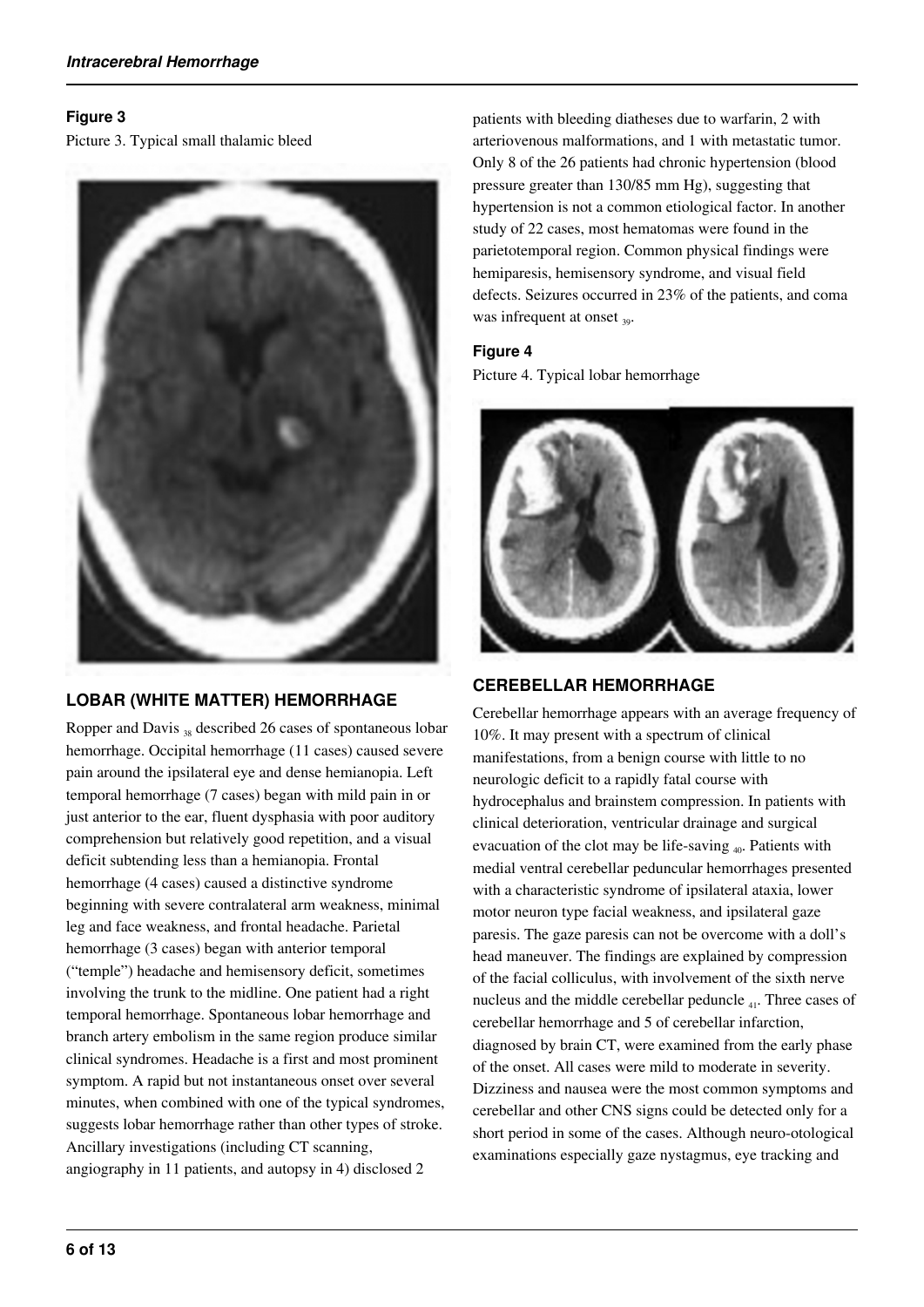positional nystagmus tests, were useful for diagnosing the central vestibular lesions, no definitive signs could be used to differentiate between cerebellar hemorrhage and infarction. Therefore, it is considered difficult in such mild cerebellar strokes to establish correct diagnosis by physical examinations alone  $_{42}$ . Symptoms usually develop during day while the patient is active. Occasionally a single prodromal episode of dizziness or facial numbness may precede hemorrhage. The most common symptom is an inability to stand or walk. Vomiting, dizziness, occipital-occasionally in one side of the head, frontal or associated with neck and shoulder pain mimicking SAH and headache are very frequent symptoms while, dysarthria, tinnitus, and hiccups are less frequent. At least 75% of cases presented with two of the characteristic triad of appendicular ataxia, ipsilateral horizontal gaze palsy, and peripheral facial palsy  $_{43}$ .

# **Figure 5**

| Neurologic findings       | No.   | $\frac{9}{9}$ |  |
|---------------------------|-------|---------------|--|
| Appendicular ataxia       | 17/26 | 65            |  |
| Truncal ataxia            | 11/17 | 65            |  |
| Gait ataxia               | 11/14 | 78            |  |
| Dysarthria                | 20/32 | 62            |  |
| Gaze palsy                | 20/37 | 54            |  |
| Cranial nerve findings    |       |               |  |
| Peripheral facial palsy   | 22/36 | 61            |  |
| Nystagmus                 | 18/35 | 51            |  |
| Miosis                    | 11/37 | 30            |  |
| Decreased corneal reflex  | 10/33 | 30            |  |
| Abducent palsy            | 10/36 | 28            |  |
| Gag reflex loss           | 6/30  | 20            |  |
| Skew deviation            | 4/33  | 12            |  |
| Trochlear palsy           | 0/36  |               |  |
| Hemiparesis               | 4/35  | 11            |  |
| Extensor plantar response | 23/36 | 64            |  |
| Respiratory irregularity  | 6/28  | 21            |  |
| Nuchal rigidity           | 14/35 | 40            |  |
| Subhyaloid hemorrhage     | 0/34  | $\sim$        |  |

Ref<sup>43</sup> p683 from\*

\* Ott KH, Kase CS, Ojemann RG, Mohr JP: Cerebellar hemorrhage: diagnosis and treatment.<br>Arch Neurol 31:160, 1974.

# **BRAIN STEM HEMORRHAGE**

Patients with brain stem lesion usually present with crossedhemiparetic or hemiplegic syndromes of ipsilateral peripheral cranial nerve palsies with contralateral hemiparesis or hemiplegia. This classic picture however, occurs more frequently with arterial occlusion.

Spontaneous, nontraumatic mesencephalic (midbrain) hemorrhage is rare. In most instances the hemorrhage dissects down from the thalamus or putamen, or is part of a lesion originating in the cerebellum or pons, or arises from blood dyscrasias or AVMs. In its localized form, patients present with Weber syndrome (crossed third cranial nerve palsy and hemiparesis) 43.

Pontine hemorrhage represents approximately 6 % of ICHs (picture 5). In addition to its "classic" syndrome characterized by coma, quadriplegia, ocular fixation, absence of light reaction, pinpoint pupil (about 1mm in diameter) ocular bobbing, decerebrate posture, respiratory disturbance, tachycardia, hyperthermia and eventual demise, two more benign syndromes arising from hemorrhage confined to one side of the pons were also recognized. In one of these hemipontine syndromes, hematoma involved both the basis pontis and tegmentum and was associated with hemiparesis, brainstem signs, and preserved consciousness. In the other, hemorrhage was confined to the tegmentum and was associated with gaze paresis, motor sparing, and preserved consciousness. All patients suffering hemipontine hemorrhage survived. An impressive degree of functional recovery occurred in these survivors  $_{44}$ .

Medullary hemorrhage is even more rare than hemorrhage in the midbrain. The most frequent symptoms at onset are vertigo, sensory symptoms, and dysphagia. Presenting signs included palatal weakness, nystagmus, hypoglossal palsy, cerebellar ataxia, and limb weakness. Less common signs are facial palsy and Horner syndrome  $_{45}$ .

# **Figure 6**

Picture 5. Two patients with pontine hemorrhages





# **INVESTIGATIONS**

Before the introduction of CT scanning, the examination of the CSF was the most dependable method for the diagnosis of hemorrhage. The presence of blood in CSF or xanthochromic CSF indicates communication of the hematoma with the ventricular space but it is less frequent with small or lobar hematoma (less frequent communication with the ventricular system). In general, lumbar puncture is ill advised, for it may precipitate or aggravate an impending herniation. The white cell count in the peripheral blood may rise transiently to 15,000 - 20,000 /ml3. ESR rate is also elevated in some patients 1.

Computerized tomography (CT) followed with magnetic resonance imaging (MRI) several years later enabled first the direct visualization of extravascular blood and products of its degradation. The protein component of hemoglobin is over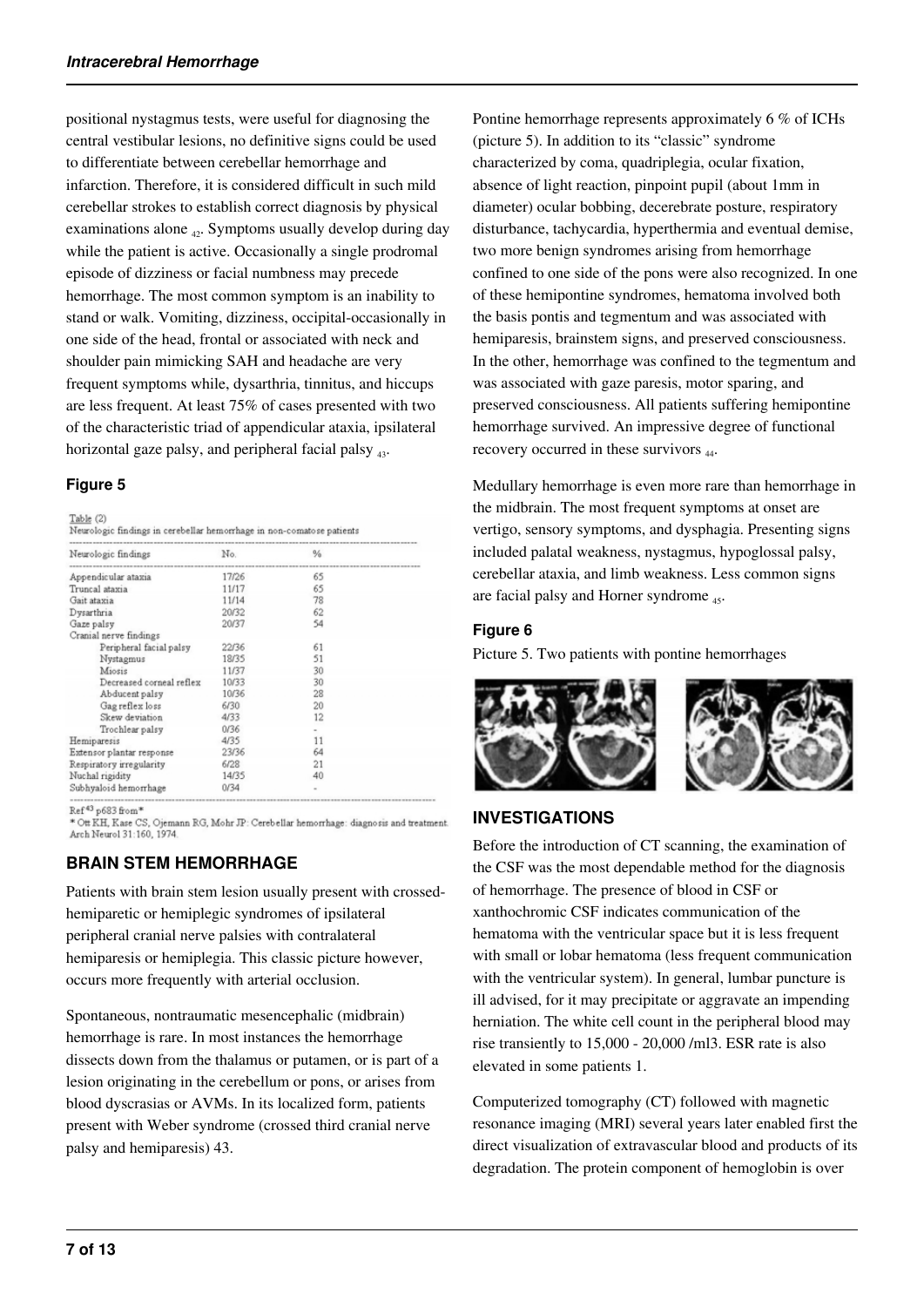90% responsible for the hyperdensity of CT image in the case of a hemorrhage, whereas paramagnetic properties of hemoglobin derivatives are responsible for signal changes in MRI. CT is only able to diagnose accurately an acute hemorrhage. The lesion becomes hypodense in 3 weeks and eventually forms a posthemorrhagic pseudocyst. Differentiation of a posthemorrhagic pseudocyst from old contusions, ischemic lesions or even astrocytomas may be difficult. CT has thus a "short memory" for hemorrhage. MRI can differentiate 5 stages of hemorrhage according to the time schedule: hyperacute, acute, subacute stage I, subacute stage II, and chronic. Sequelae of hemorrhage are detectable even years later. The development of intracranial hemorrhage in daily routine MR imaging is described and documented to serve as a guide of the model situation for the use of the physician  $_{46}$ .

The value of angiography in diagnosis of ICH has declined since the introduction of CT and MRI. Its main role at present is in the etiologic diagnosis of nonhypertensive forms of ICH, multiple ICHs, or those located in atypical sites (hemispheric white matter, head of caudate nucleus). Also looking for AVM, aneurysm, or tumor as the causes of hemorrhage. Even this role is steadily diminished with the improvement in noninvasive brain imaging 43.

# **COURSE AND PROGNOSIS**

The prognostic value of clinical characteristics and CT scan findings in 50 patients of intracerebral hemorrhage (ICH) has been examined. Follow up has been done over a 6 month period. Each patient has been individually followed for 8 weeks. At the end of the follow up period 34% of the patients died, 36% were dependent on outside help for daily living, while 30% were capable of independent existence. Age of more than 60 yrs, Glasgow Coma Scale (GCS) Score of 6 or less at the time of admission, ICH volume greater than 30 ml, midline shift in CT scan of more than 3 mm and presence of intraventricular hemorrhage (IVH) and hydrocephalus all had an adverse impact on outcome. Young age, GCS score of more than 8, ICH volume of less than 20 ml, presence of lobar hemorrhage and absence of IVH/hydrocephalus were associated with relatively favorable outcome <sub>47</sub>.

The most important predictor of the 28-day survival is the level of consciousness on admission, followed by first day MAP. Hypertension is the most important predictor of the first day MAP, followed by age, which had an inverse effect on the MAP level. At all levels of consciousness, high first

day MAP (especially if > 145 mm Hg) worsened the 28-day survival rate <sub>48</sub>.

# **GUIDELINES FOR THE MANAGEMENT OF SPONTANEOUS INTRACEREBRAL HEMORRHAGE49**

Initial Management in the Emergency Department

Initial management should first be directed toward the basics of airway, breathing, circulation, and detection of focal neurological deficits. In addition, particular attention should be given to detecting signs of external trauma. A complete examination should also include looking for complications such as pressure sores, compartment syndromes, and rhabdomyolysis, in patients with a prolonged depressed level of consciousness (patients "found down").

## Airway and Oxygenation

Although intubation is not required for all patients, airway protection and adequate ventilation are critical. Patients who exhibit a decreasing level of consciousness or show signs of brain stem dysfunction are candidates for aggressive airway management. Imminent respiratory insufficiency rather than an arbitrary cutoff such as a specific Glasgow Coma Scale (GCS) score should guide intubation.

Medical Management: Randomized Trials

Four small randomized trials of medical therapy for ICH have been conducted: steroid versus placebo treatment (2 trials), hemodilution versus best medical therapy (1 trial), and glycerol versus placebo (1 trial). None of the 4 studies showed any significant benefit for the 3 therapies. In the study by Poungvarin et al, patients who were treated with steroids were more likely to develop infectious complications than those treated with placebo. Thus, the medical guidelines below are based on the reported experience of treatment of ICH in clinical series as well as general guidelines for treatment of any acutely ill patient in a neuro-intensive care unit.

# **BLOOD PRESSURE MANAGEMENT**

The optimal level of a patient's blood pressure should be based on individual factors such as chronic hypertension, elevated intracranial pressure (ICP), age, presumed cause of hemorrhage, and interval since onset. In general, recommendations for treatment of elevated blood pressure in ICH are more aggressive than those for patients with ischemic stroke. The theoretical rationale for lowering blood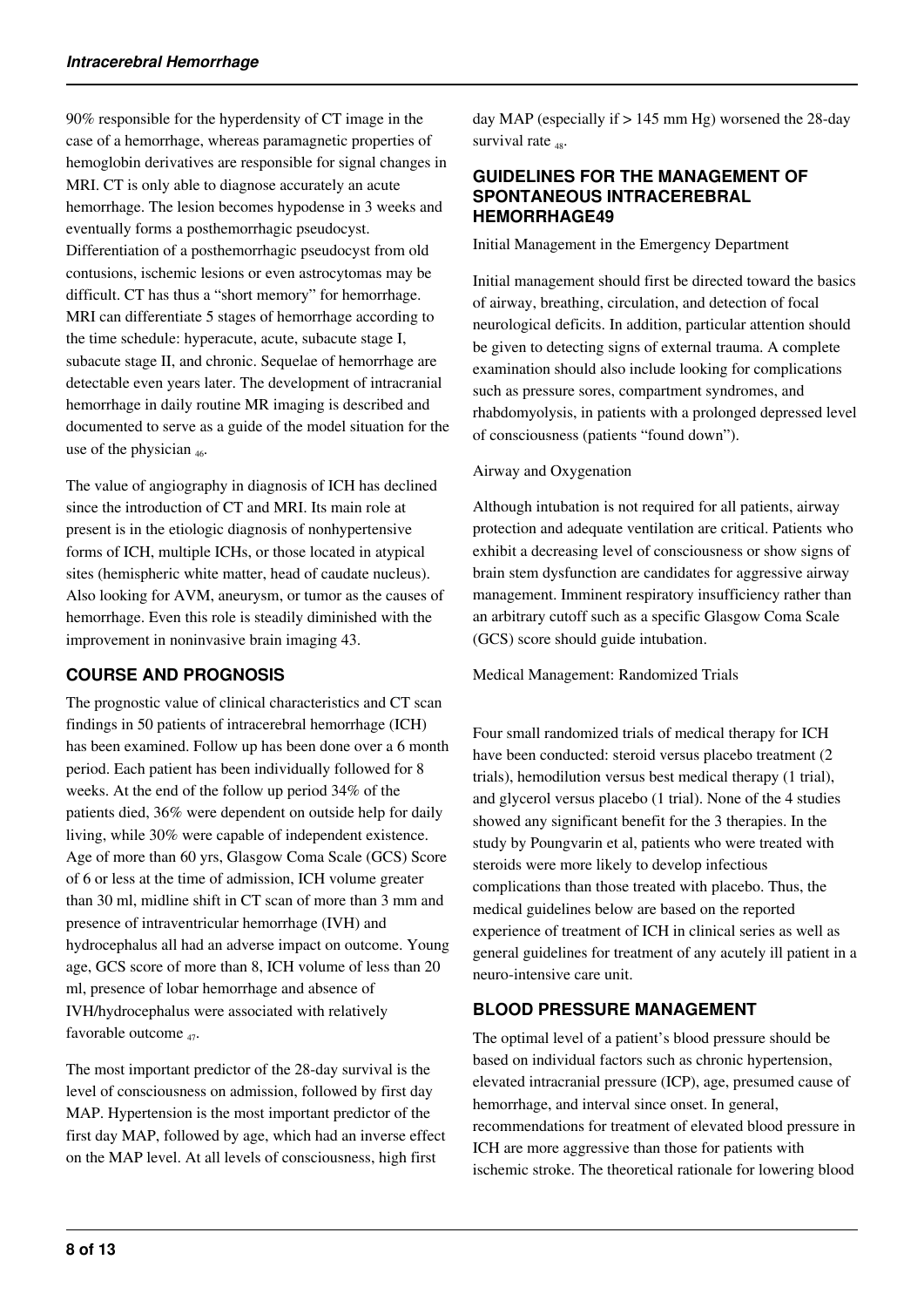pressure is to decrease the risk of ongoing bleeding from ruptured small arteries and arterioles. A prospective observational study of growth in the volume of ICH did not demonstrate a relation between baseline blood pressure and subsequent growth of ICH, but frequent early use of hypertensive agents in this study may have obscured any relationship. Conversely, overaggressive treatment of blood pressure may decrease cerebral perfusion pressure and theoretically worsen brain injury, particularly in the setting of increased intracranial pressure. To balance these 2 theoretical rationales they recommend that blood pressure levels be maintained below a mean arterial pressure of 130 mm Hg in persons with a history of hypertension (level of evidence V, grade C recommendation). In patients with elevated ICP who have an ICP monitor, cerebral perfusion pressure (MAP–ICP) should be kept >70 mm Hg (level of evidence V, grade C recommendation). Mean arterial blood pressure >110 mm Hg should be avoided in the immediate period. If systolic arterial blood pressure falls below 90 mm Hg, pressors should be given. Nitroprusside, the most commonly used agent for severe elevation of blood pressure, is a vasodilatory agent that theoretically can increase cerebral blood flow and thereby intracranial pressure. This possible disadvantage has yet to be demonstrated in a clinical study.

### Management of Increased ICP

ICP is considered a major contributor to mortality after ICH; thus, its control is essential. ICP may be managed through osmotherapy, controlled hyperventilation, surgery and other measures. A therapeutic goal for all treatment of elevated ICP is ICP <20 mm Hg and cerebral perfusion pressure (CPP) >70 mm Hg37. Optimal head position can be adjusted according to CPP values. Patients with suspected elevated ICP and deteriorating level of consciousness are candidates for invasive ICP monitoring. The GCS level that requires ICP monitoring should be based on rate of decline (of GCS) and other clinical factors such as CT evidence of mass effect and hydrocephalus. In general, ICP monitors should be placed in (but not limited to) patients with a GCS score of <9 and all patients whose condition is thought to be deteriorating due to elevated ICP (level of evidence V, grade C recommendation). The type of device depends on availability, experience, and situation. Intraventricular ICP monitors and intraparenchymal fiberoptic ICP devices are commonly used methods of monitoring ICP.

In addition to the mass effect of the hematoma, secondary hydrocephalus may contribute to elevated ICP. Ventricular drains should be used in patients with or at risk for hydrocephalus. Drainage can be initiated and terminated according to clinical performance and ICP values. Because of infectious complications, external drainage devices must be checked regularly, and duration of placement ideally should not exceed 7 days (level of evidence V, grade C recommendation). Use of anti-infectious prophylaxis is optional (level of evidence V, grade C recommendation). There is some recent evidence to support the use of intrathecal thrombolytics in the treatment of IVH, but this must be replicated in a larger manner.

The beneficial effect of sustained hyperventilation on ICP is unresolved and has not been systematically examined in this condition. In theory, reduction of ICP by hyperventilation ceases when the pH of cerebrospinal fluid (CSF) reaches equilibrium. In practice, this may not occur for many hours. Some authors believe that prolonged hyperventilation has a beneficial effect on brain water volume. As with osmotherapy, adverse rebound effects can occur if normal ventilation is resumed too quickly. When hyperventilation is deemed no longer necessary, gradual normalization of serum PCO2 should occur over a 24 to 48 hour period. In general, if hyperventilation is instituted for elevated ICP, PCO2 should be maintained between 30 and 35 mm Hg until ICP is controlled. In addition, most patients will require sedation with agents such as propofol, benzodiazepines, or morphine and treatment with intermittent muscular paralysis. If elevated ICP cannot be controlled, induced barbiturate coma or therapeutic hypothermia may be instituted. However, these should be viewed as a last ditch option and not part of a standardized algorithm in the treatment of elevated ICP in patients with ICH. Short-acting barbiturates such as thiopental are known to effectively reduce elevated ICP. The effect is presumably mediated through reduction of cerebral blood flow and volume. In addition to reducing the volume of the normal brain, barbiturates reduce brain swelling, perhaps as a result of mild systemic hypotension, and may act as free radical scavengers. Hypothermia may be neuroprotective and decreases ICP by lowering cerebral blood volume (by lowering metabolic demand).

The complications of both methods include pneumonia (from immobility and immune suppression), hypotension (most pronounced at the time of bolus barbiturate administration), and predisposition to infection. Systemic hypotension results from decreased venous tone, decreased baroreflex tone, and sympathetic activity. Cardiovascular side effects may be aggravated by concomitant dehydration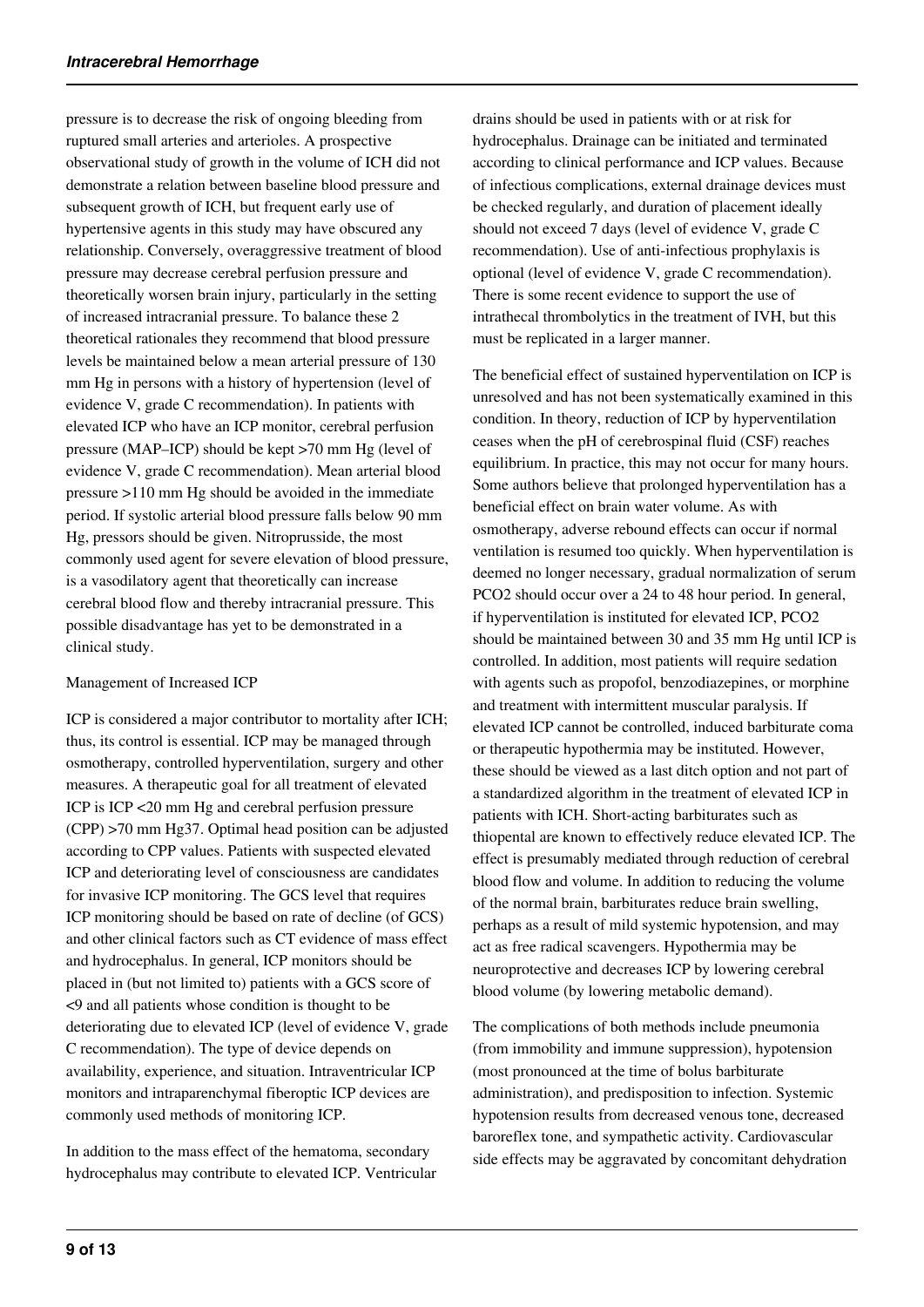promoted by osmotherapy and diminished cardiac filling pressures. Maximal reduction in cerebral metabolism may be accompanied by electrocerebral silence (continuous EEG recording) and rises in jugular oxygen saturation.

### Fluid Management

The goal of fluid management is euvolemia. Optimal central venous pressure (CVP) or pulmonary wedge pressure may vary from patient to patient. Fluid balance is calculated by measuring daily urine production and adding for insensible water loss (urine output plus 500 ml for insensible loss plus 300 ml per degree in febrile patients). Electrolytes (sodium, potassium, calcium, and magnesium) should be checked and substituted according to normal values. Acidosis and alkalosis should be corrected according to blood gas analysis.

### Prevention of Seizures

Seizure activity can result in neuronal injury and worsening of an already critically ill patient and, therefore, must be treated aggressively. Additionally, nonconvulsive seizures may contribute to coma in10% of neuro-critical care patients. In patients with ICH, prophylactic antiepileptic therapy (preferably phenytoin with doses titrated according to drug levels [14 to 23 µg/ml]) may be considered for 1 month. This should be tapered and discontinued if no seizure activity occurs during treatment, although data supporting this therapy are lacking (level of evidence V, grade C recommendation).

### Management of Body Temperature

Body temperature should be maintained at normal levels, unless deliberate hypothermia is attempted. Acetaminophen 650 mg or cooling blankets should be used to treat hyperthermia >38.5° C. Some authors recommend a more aggressive approach to hyperthermia. In febrile patients or those at risk for infection, appropriate cultures and smears (tracheal, blood, and urine) should be obtained and antibiotics given. If ventricular catheters are used, CSF analysis should be performed to detect signs of meningitis. If infection occurs, appropriate antibiotic therapy should follow.

### Other Medical Management Issues

Many patients who are delirious or stuporous are agitated. Hyperactivity is distressing to patients, caregivers, and family and may lead to self-injury. If psychological support is insufficient, prudent use of minor and major tranquilizers is recommended. Short-acting benzodiazepines or propofol are preferred. Other drugs such as analgesics and neuroleptics can be added if necessary. Doses and regimen should be titrated to clinical needs.

Pulmonary embolism is a common threat during the recovery period, particularly for bedridden patients. Pneumatic devices and heparin (and related compounds) can decrease the risk of pulmonary embolism. Depending on the patient's clinical state, physical therapy, speech therapy, and occupational therapy should be initiated as soon as possible.

## **GUIDELINES FOR SURGICAL REMOVAL OF ICH**

Patients with small hemorrhages (<10 cm3) or minimal neurological deficits should be treated medically because they generally do well with medical treatment alone (levels of evidence II through V, grade B recommendation). Patients with a GCS score <4 should also be treated medically because they uniformly die or have extremely poor functional outcome that cannot be improved by surgery (levels of evidence II through V, grade B recommendation).

Patients with cerebellar hemorrhage >3 cm in diameter who are neurologically deteriorating or who have brain stem compression and hydrocephalus from ventricular obstruction should have surgical removal of the hemorrhage as soon as possible (levels of evidence III through V, grade C recommendation).  $_{51}$ 

Stereotactic aspiration may be associated with better outcomes than standard craniotomy for moderate-sized cerebellar hemorrhages and at other sites, but this hypothesis has yet to be tested in a randomized study (no recommendation). <sup>52</sup> Young patients with large lobar hemorrhages ( $>50$  cm3) who deteriorate during observation often undergo surgical removal of the hemorrhage. However, the efficacy of this approach is supported only by the small endoscopic study of Auer and colleagues3 (levels of evidence II through V, grade B recommendation). An ICH associated with a structural lesion such as an aneurysm or a vascular malformation may be removed if the patient has a chance for a good outcome and the structural vascular lesion is surgically accessible (levels of evidence III through V, grade C recommendation). Ultra-early removal of ICH by localized, minimally invasive surgical procedures is promising but untested (no recommendation).

In conclusion, therapy for ICH is largely supportive. Surgery has a definite role in cerebellar ICH and may play an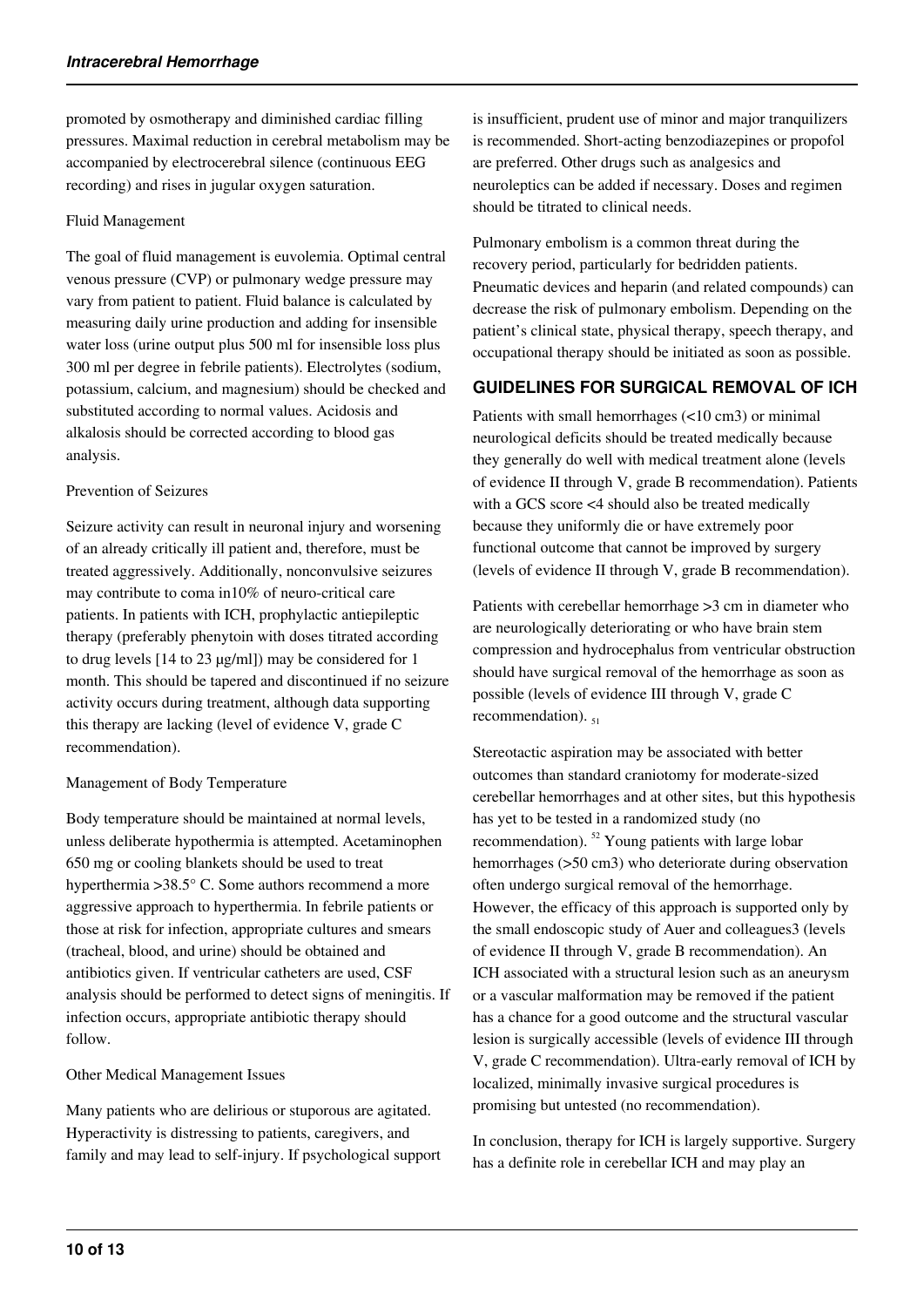increasing role in supratentorial ICH. Medical management remains supportive and largely untested <sub>49</sub>.

## **References**

1. Adams R, Victor M, and Ropper A. Cerebrovascular diseases. In: Wonsiewicz MJ and Narozov M (eds). Principles of Neurology 6th ed. Vol.II. New York: McGrow-Hill 1997:834-840.

2. Kurtze JF. Epidemiology of cerebrovascular disease. Springer-Vf-erlag, Berlin, 1969.

3. Sacco RL, Wolf PA, Bharucha NE et al. Subarachnoid and intracerebral hemorrhage: natural history, prognosis, and precursive factors in the Framingham Study. Neurology 1984;34:847.

4. Kunitz SC, Gross CR, Heyman A et al. The Pilot Stroke Data Bank: definition, design and data. Stroke 15:740, 1984. 5. Bo Norrving. Cerebral Hemorrhage. In: Myron D.Ginsberg, Julien Bogousslavsky (ed). Cerebrovascular Disease: Pathophysiology, Diagnosis, and Management. Vol. 2, USA: Blackwell Science 1998: Chapter 105 p1447 -1473.

6. Broderick JP, Brott T, Tomsick T, et al. The risk of subarachnoid and intracerebral hemorrhages in blacks as compared with whites. N Engl J Med 1992;323:733-736. 7. Frank CL, van Swieten JC, van Gijn J. Circadian and seasonal variation in the incidence of intracerebral

hemorrhage. Cerebrovasc Dis 1992;2:44-46.

8. Gallerani M, Trappella G, Manfredini R et al. Acute intracerebral hemorrhage: circadian and circannual pattern of onset. Acta Neurol Scand 1994;89:280-286.

9. McCoormick WF, Rosenfield DB. Massive brain hemorrhage: a review of 144 cases and an examination of their causes. Stroke 1973;4:946.

10. Fogelholm R, Murros K. Cigarette smoking and risk of primary intracerebral hemorrhage: a population-based case control study. Acta Neurol Scand 1993;87:367-370.

11. Qureshi AI, Suri MA, Safdar K, Ottenlips JR, Janssen RS, Frankel MR. Intracerebral hemorrhage in blacks: risk factors, subtypes, and outcome. Stroke 1997 May; 28(5): 961-4.

12. CA Camargo Jr. Moderate alcohol consumption and stroke: the epidemiologic evidence. Stroke 20:1611-1626. 13. Caplan LR. Drugs. In: Kase CS, Caplan LR, (eds). Intracerebral hemorrhage. Boston: Butterworth- Heinemann, 1994: 201-220.

14. Carlos Iribarren, David R. Jacobs, Marianne Sadler, Ami J. Claxton, and Stephen Sidney. Low total serum cholesterol and intracerebral hemorrhagic stroke: is the association confined to elderly men?: The Kaiser Permanente Medical Care Program. Stroke 1996;27:1993-1998.

15. Leppala JM, Virtamo J, Fogelholm R, Albanes D, Heinonen OP. Different risk factors for different stroke subtypes: association of blood pressure, cholesterol, and antioxidants. Stroke 1999 Dec;30(12):2535-40.

16. Cole FM, Yates PO. Intracerebral microaneurysm and small cerebrovascular lesions. Brain 1967;90:759-768. 17. Fisher CM. Pathological observations in hypertensive cerebral hemorrhage. J Neuropath Exp Neurol 1971;30:536-550.

18. Tomonaga M. Cerebral amyloid angiopathy in the elderly. J Am Geriatr Soc 1981;29:151-157.

19. Maeda A, Yamada M, Itoh Y, Otomo E, Hayakawa M, and Miyatake T. Computer-assisted three-dimensional image analysis of cerebral amyloid angiopathy. Stroke 1993;24:1857-1864.

20. Schutz H, Bodeker RH, Damian M, Krack P and Dorndorf W. Age-related spontaneous intracerebral

hematoma in a German community. Stroke 21:1412-1418. 21. Halpin SFS, Britton JA, Byrne JV, et al. Prospective reviewuation of cerebral angiography and computed tomography in cerebral hematoma. J Neurol Neurosurg Psychiat 1994;57:1180-1186.

22. Landefeld CS, Goldman L. Major bleeding in outpatients treated with warfarin: incidence and prediction by factors known at the start of outpatient therapy. Am J Med 1989;87:144-152.

23. Hart RG, Boop BS, Anderson DC. Oral anticoagulants and intracranial hemorrhage: facts and hypotheses. Stroke 1995 Aug;26(8):1471-7.

24. Cole FM, Yates PO. The occurrence and significance of intracerebral micro-aneurysms. J Pathol Bacteriol 1967;93:393-411.

25. Rosenblum WM. Miliary aneurysms and `fibrinoid' degeneration of cerebral blood vessels. Hum Pathol 1977;8:133-139.

26. Bertram M, Bonsanto M, Hacke W, Schwab S. Managing the therapeutic dilemma: patients with spontaneous intracerebral hemorrhage and urgent need for anticoagulation. J Neurol 2000 Mar;247(3):209-14. 27. Hamann GF, del Zoppo GJ, von Kummer R. Hemorrhagic transformation of cerebral infarction-possible

mechanisms. Thromb Haemost 1999 Sep;82 Suppl 1:92-4. 28. Simoons ML, Maggioni AP, Knatterud G, et al. Individual risk assessment for intracranial hemorrhage during thrombolytic therapy. Lancet 1993;342:1523-1528. 29. Harrington H, Heller HA, Dawson D et al. Intracerebral hemorrhage and oral amphetamine. Arch Neurol 1983;40:503.

30. Levine SR, Brust JCM, Futrell N et al. Cerebrovascular complications of the use of the crack form of alkaloid cocaine. N Engl Med 1990;323:699.

31. Wakai S, Yamakawa K, Manaka S, Takakura K. Spontaneous intracranial hemorrhage caused by brain tumor: its incidence and clinical significance. Neurosurgery 1982;10:437.

32. Mohr JP, Caplan LR, Melski JW et al. The Harvard Cooperative Stroke Registry. Neurology (NY) 1978;28:754. 33. Hier DB, Davis KR, Richardson EP, Mohr JP.

Hypertensive putaminal hemorrhage. Ann Neurol 1977;1:152.

34. Ojemann RG, Mohr JP. Hypertensive brain hemorrhage. Clin Neurosurg 1976;23:220.

35. Stein RW, Kase CS, Hier DB et al. Caudate hemorrhage. Neurology (NY) 1984;34:1549.

36. Walshe TM, Davis KR, Fisher CM. Thalamic hemorrhage: a computed tomographic-clinical correlation. Neurology (NY) 1977;27:217.

37. Kumral E, Kocaer T, Ertubey NO, Kumral K. Thalamic hemorrhage: a prospective study of 100 patients. Stroke 1995 Jun;26(6):964-70.

38. Ropper AH, Davis KR. Lobar cerebral hemorrhages: acute clinical syndromes in 26 cases. Ann Neurol 1980 Aug; $8(2)$ :141-7.

39. Kase CS, Williams JP, Wyatt DA, Mohr JP. Lobar intracerebral hematomas: clinical and CT analysis of 22 cases. Neurology 1982 Oct;32(10):1146-50. 40. Elkind MS, Mohr JP. Cerebellar hemorrhage. New Horiz 1997 Nov;5(4):352-8.

41. Wizer B, Wall M, Weisberg L. The clinical and computed tomographic features of cerebellar peduncular hemorrhage. Neurology 1988 Sep;38(9):1485-7.

42. Kubo T, Sakata Y, Sakai S, Koizuka I, Matsunaga T, Nogawa T. Clinical observations in the acute phase of cerebellar hemorrhage and infarction. Acta Otolaryngol Suppl (Stockh) 1988;447:81-7.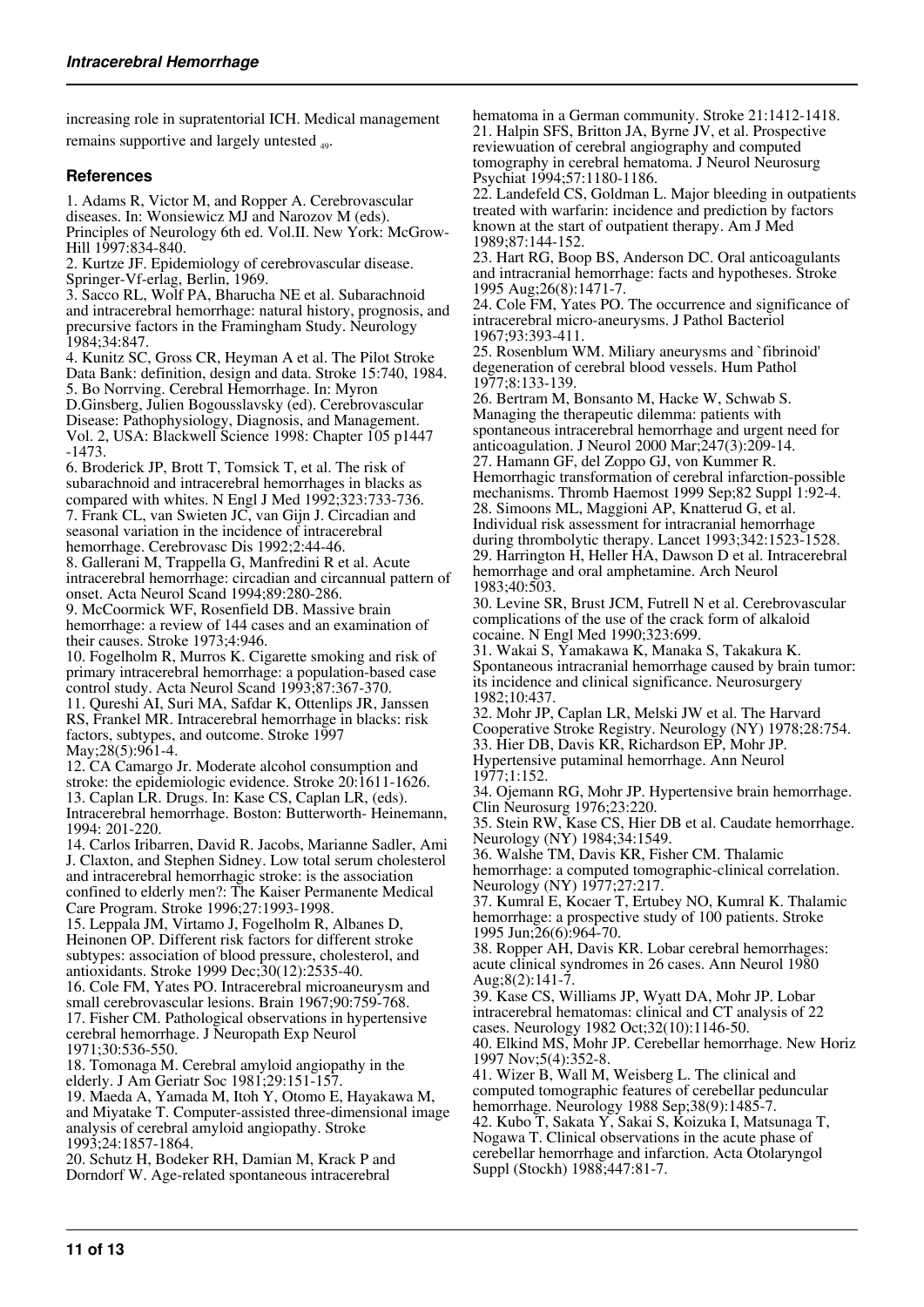43. Caplan LR, Mohr JP, Kase CS. Intracerebral hemorrhage. In: Barnett HJM, Mohr JP, Stein BM, and Yatsu F (eds.). Stroke pathophysiology, diagnosis, and management. New York Churchill Livingstone. Chapter25, Section III. Clinical manifestations of stroke.1998:681-684. 44. Kushner MJ, Bressman SB. The clinical manifestations of pontine hemorrhage. Neurology 1985 May;35(5):637-43. 45. Barinagarrementeria F and Cantu C. Primary medullary hemorrhage: report of four cases and review of the literature. Stroke1994:25:1684-1687.

46. Seidl Z, Obenberger J, Vitak T. Magnetic resonance imaging of intracerebral hemorrhage. Cas Lek Cesk 1997 Dec 17;136(24):752-7.

47. Mitra D, Das SK, Ganguly PK, Roy TN, Maity B,

Munshi AK. Prognostic factors in intracerebral

haemorrhage. J Assoc Physicians India 1995

Sep; 43(9): 602-4.

48. Fogelholm R, Avikainen S, Murros K. Prognostic value

and determinants of first-day mean arterial pressure in spontaneous supratentorial intracerebral hemorrhage. Stroke 1997 Jul;28(7):1396-400.

49. Broderick JP, Adams HP Jr, Barsan W, Feinberg W, Feldmann E, Grotta J, Kase C, Krieger D, Mayberg M, Tilley B, Zabramsk J M, Zuccarello M. Guidelines for the Management of Spontaneous Intracerebral Hemorrhage. A Statement for Healthcare Professionals from a Special Writing Group of the Stroke Council. American Heart Association. Stroke 1999;30:905-915.

50. Wijdicks EF, St Louis EK, Atkinson JD, Li H . Clinician's biases toward surgery in cerebellar hematomas: an analysis of decision-making in 94 patients. Cerebrovasc Dis 2000 Mar-Apr;10(2):93-6.

51. Montes JM, Wong JH, Fayad PF, Awad IA. Stereotactic computed tomographic-guided aspiration and thrombolysis of intracerebral hematoma protocol and preliminary experience. Stroke 2000;31:834.